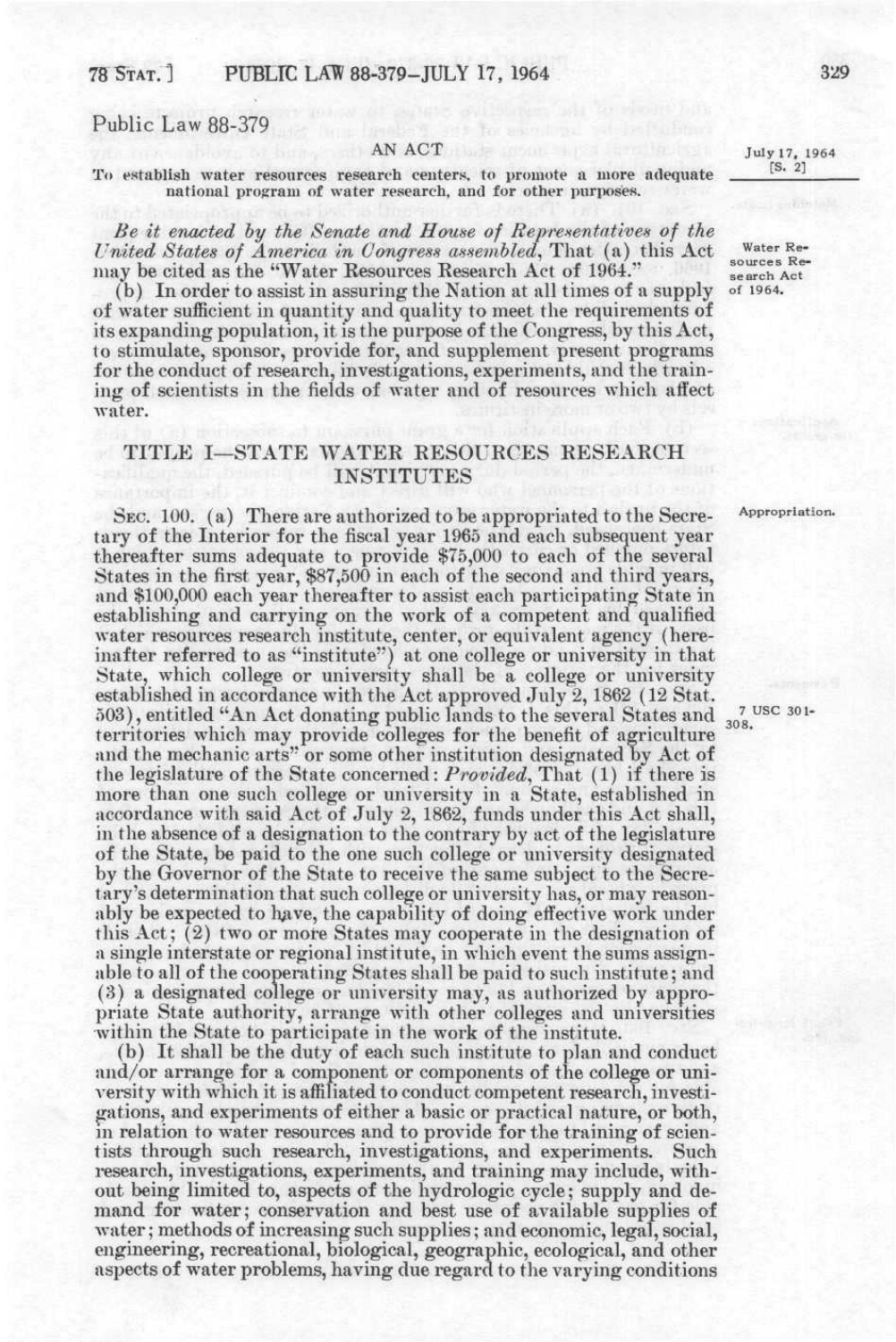and needs of the respective States, to water research projects being conducted by agencies of the Federal and State Governments, the agricultural experiment stations, and others, and to avoidance of any imdue displacement of scientists and engineers elsewhere engaged in water resources research.

Matching funds.

SEC. 101. (a) There is further authorized to be appropriated to the Secretary of the Interior for the fiscal year 1965 and each subsequent year thereafter sums not in excess of the following: 1965, \$1,000,000; 1966, \$2,000,000; 1967, \$3,000,000; 1968, \$4,000,000; and 1969 and each of the succeeding years, \$5,000,000. Such moneys when appropriated, shall be available to match, on a dollar-for-dollar basis, funds made available to institutes by States or other non-Federal sources to meet the necessary expenses of specific water resources research projects which could not otherwise be undertaken, including the expenses of planning and coordinating regional water resources research projects by two or more institutes.

(b) Each application for a grant pursuant to subsection (a) of this section shall, among other things, state the nature of the project to be undertaken, the period during which it will be pursued, the qualifications of the personnel who will direct and conduct it, the importance of the project to the water economy of the Nation, the region, and the State concerned, its relation to other known research projects theretofore pursued or currently being pursued, and the extent to which it will provide opportunity for the training of water resources scientists. Xo grant shall be made under said subsection (a) except for a project approved by the Secretary, and all grants shall be made upon the basis of the merit of the project, the need for the knowledge which it is expected to produce when completed, and the opportunity it provides for the training of water resources scientists.

SEC. 102. Sums available to the States under the terms of sections 100 and 101 of this Act shall be paid to their designated institutes at such times and in such amounts during each fiscal year as determined by the Secretary, and upon vouchers approved by him. Each institute shall have an officer appointed by its governing authority who shall receive and account for all funds paid under the provisions of this Act and shall make an annual report to the Secretary on or before the 1st day of September of each year, on work accomplished and the status of projects underway, together with a detailed statement of the amounts received under any of the provisions of this Act during the preceding fiscal year, and of its disbursement, on schedules prescribed by the Secretary. If any of the moneys received by the authorized receiving officer of any institute under the provisions of this Act shall by any action or contingency be found by the Secretary to have been improperly diminished, lost, or misapplied, it shall be replaced by the State concerned and until so replaced no subsequent appropriation shall be allotted or paid to any institute of such State.

SEC. 103. Moneys appropriated pursuant to this Act, in addition to being available for expenses for research, investigations, experiments, and training conducted under authority of this Act, shall also be available for printing and publishing the results thereof and for administrative planning and direction. The institutes are hereby authorized and encouraged to plan and conduct programs financed under this Act in cooperation with each other and with such other agencies and individuals as may contribute to the solution of the water problems involved, and moneys appropriated pursuant to this Act shall be available for paying the necessary expenses of planning, coordinating, and conducting such cooperative research.

Applications for grants.

Payments.

Funds for printing, etc.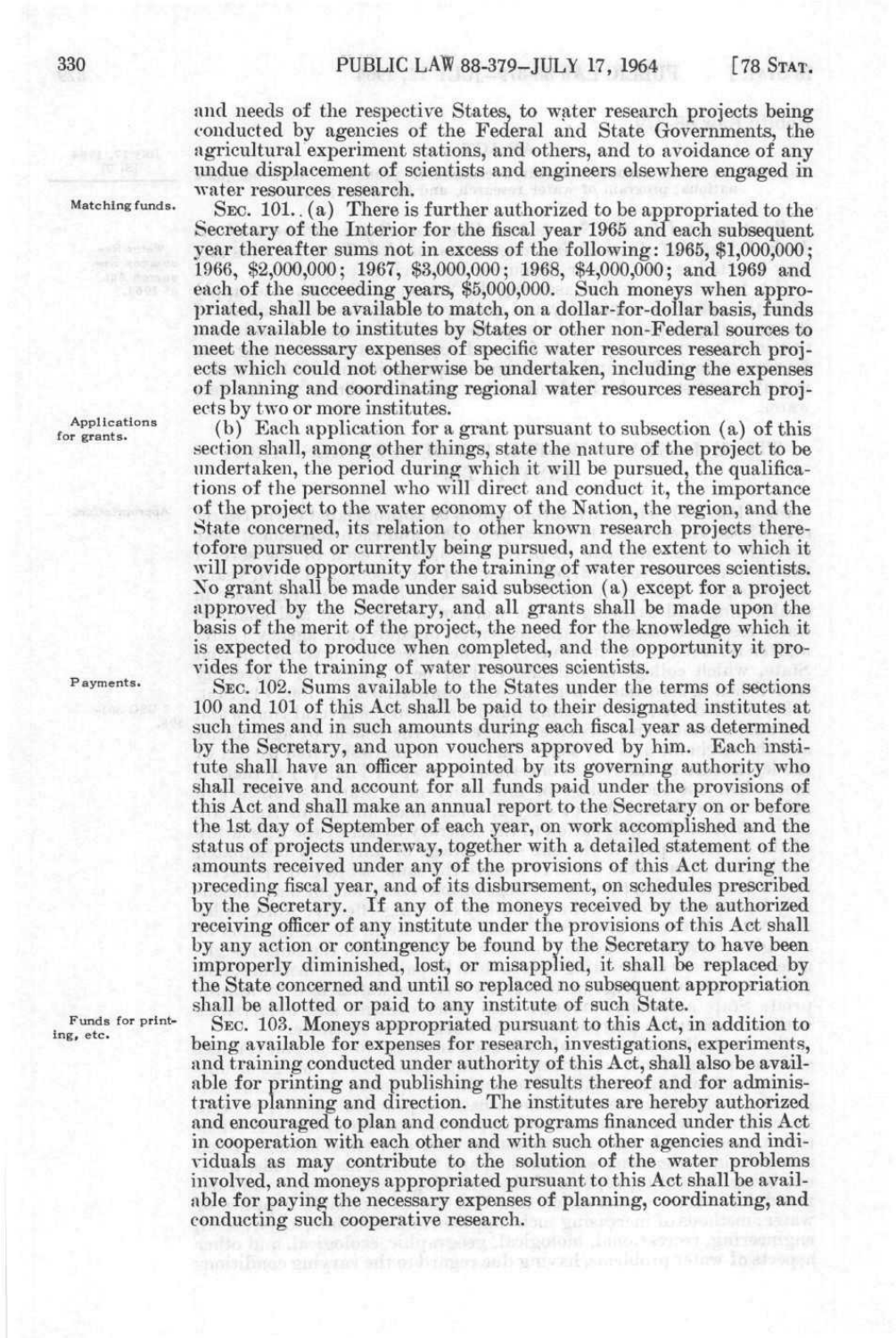SEC. 104. The Secretary of the Interior is hereby charged with the Secretary of the responsibility for the proper administration of this Act and, after full bility. consultation with other interested Federal agencies, shall prescribe such rules and regulations as may be necessary to carry out its provisions. He shall require a showing that institutes designated to receive funds have, or may reasonably be expected to have, the capability of doing effective work. He shall furnish such advice and assistance as will best promote the purposes of this Act, participate in coordinating research initiated under this Act by the institutes, indicate to them such lines of inquiry as to him seem most important, and encourage and assist in the establishment and maintenance of cooperation by and between the institutes and between them and other research organizations, the United States Department of the Interior, and other Federal establishments.

On or before the 1st day of July in each year after the passage of this Act, the Secretary shall ascertain whether the requirements of section 102 have been met as to each State, whether it is entitled to receive its share of the annual appropriations for water resources research under section 100 of this Act, and the amount which it is entitled to receive.

The Secretary shall make an annual report to the Congress of the receipts and expenditures and work of the institutes in all States under the provisions of this Act. His report shall indicate whether any portion of an appropriation available for allotment to any State has been withheld and, if so, the reasons therefor.

SEC. 105. Nothing in this Act shall be construed to impair or modify the legal relation existing between any of the colleges or universities under whose direction an institute is established and the government of the State in which it is located, and nothing in this Act shall in any way be construed to authorize Federal control or direction of education at any college or university.

# TITLE II—ADDITIONAL WATER RESOURCES RESEARCH PROGRAMS

SEC. 200. There is authorized to be appropriated to the Secretary of the Interior \$1,000,000 in fiscal year 1965 and \$1,000,000 in each of the nine fiscal years thereafter from which he may make grants, contracts, matching, or other arrangements with educational institutions (other than those establishing institutes under title I of this Act), private foundations or other institutions; with private firms and individuals; and with local. State and Federal Government agencies, to undertake research into any aspects of water problems related to the mission of the Department of the Interior, which may be deemed desirable and are not otherwise being studied. The Secretary shall submit each such proposed grant, contract, or other arrangement to the President of the Senate and the Speaker of the House of Representatives, and no appropriation shall be made to finance the same until 60 calendar days (which 60 days, however, shall not include days on which either the House of Representatives or the Senate is not in session because of an adjournment of more than three calendar days) after such submission and then only if, within said 60 days, neither the Committee on Interior and Insular Affairs of the House of Representatives nor the Committee on Interior and Insular Affairs of the Senate disapproves the same.

Report to Congress.

Proposed grants, etc. Transmittal to Congress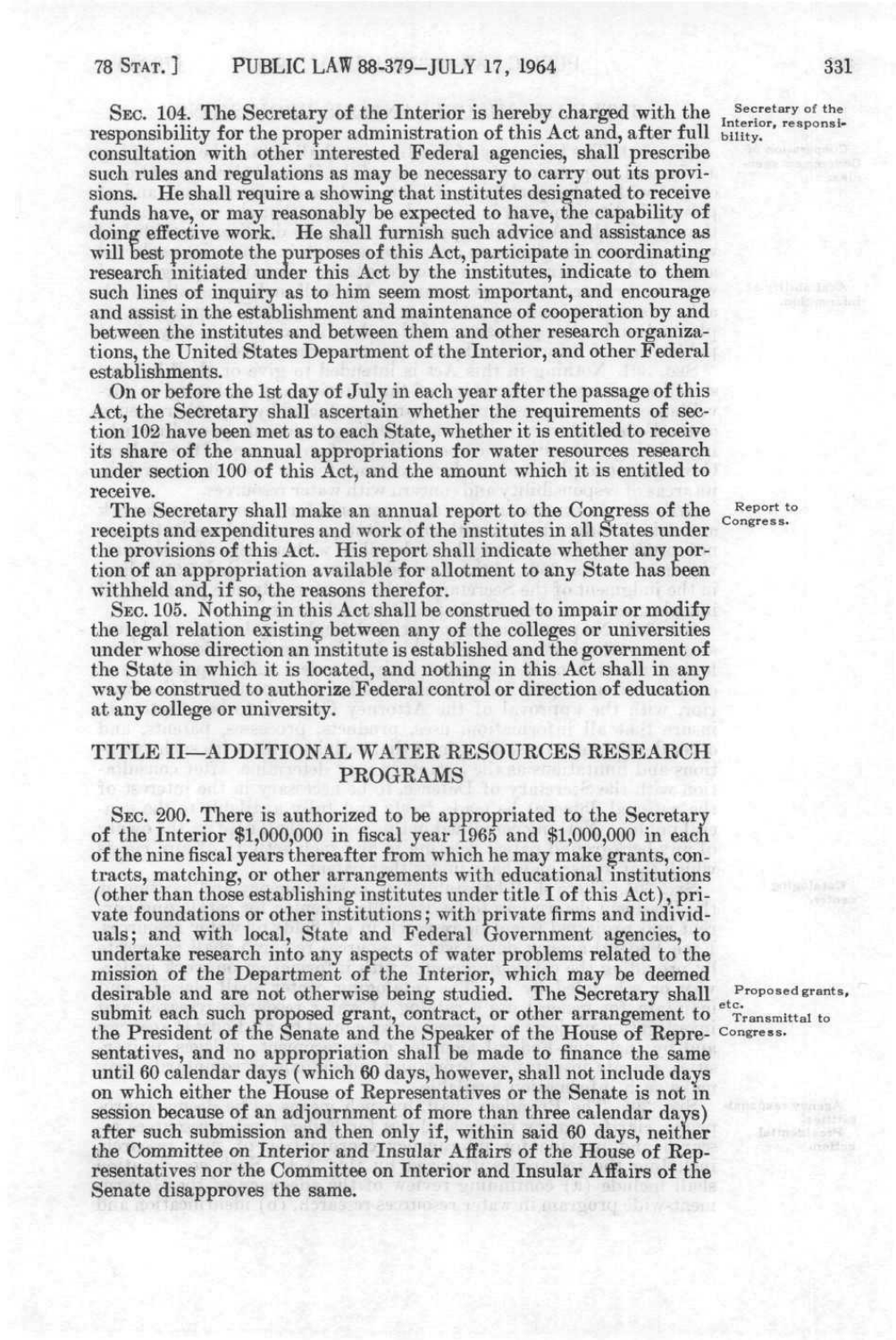Cooperation of Government agen-

Availability of information.

Cataloging center.

Agency responsibilities. Presidential action.

### TITLE III—MISCELLANEOUS PEOVISIONS

SEC. 300. The Secretary of the Interior shall obtain the continuing advice and cooperation of all agencies of the Federal Government concerned with water problems, of State and local governments, and of private institutions and individuals, to assure that the programs authorized in this Act will supplement and not duplicate established water research programs, to stimulate research in otherwise neglected areas, and to contribute to a comprehensive, nationwide program of water and related resources research. He shall make generally available information and reports on projects completed, in progress, or planned under the provisions of this Act, in addition to any direct publication of information by the institutes themselves.

SEC. 301. Nothing in this Act is intended to give or shall be construed as giving the Secretary of the Interior any authority or surveillance over water resources research conducted by any other agency of the Federal Government, or as repealing, superseding, or diminishing existing authorities or responsibilities of any agency of the Federal Government to plan and conduct, contract for, or assist in research in its areas of responsibility and concern with water resources.

SEC. 302. Contracts or other arrangements for water resources work authorized under this Act with an institute, educational institution, or non-profit organization may be undertaken without regard to the provisions of section 3684 of the Kevised Statutes (31 U.S.C. 529) when, in the judgment of the Secretary of the Interior, advance payments of initial expense are necessary to facilitate such work.

SEC. 303. No part of any appropriated funds may be expended pursuant to authorization given by this Act for any scientific or technological research or development activity unless such expenditure is conditioned upon provisions determined by the Secretary of the Interior, with the approval of the Attorney General, to be effective to insure that all information, uses, products, processes, patents, and other developments resulting from that activity will (with such exceptions and limitations as the Secretary may determine, after consultation with the Secretary of Defense, to be necessary in the interest of the national defense) be made freely and fully available to the general public. Nothing contained in this section shall deprive the owner of any background patent relating to any such activity of any rights which that owner may have under that patent.

SEC. 304. There shall be established, in such agency and location as the President determines to be desirable, a center for cataloging current and projected scientific research in all fields of water resources. Each Federal agency doing water resources research shall cooperate by providing the cataloging center with information on work underway or scheduled by it. The cataloging center shall classify and maintain for general use a catalog of water resources research and investigation projects in progress or scheduled by all Federal agencies and by such non-Federal agencies of government, colleges, universities, private institutions, firms, and individuals as voluntarily may make such information available.

SEC. 305. The President shall, by such means as he deems appropriate, clarify agency responsibilities for Federal water resources research and provide for interagency coordination of such research, including the research authorized by this Act. Such coordination shall include (a) continuing review of the adequacy of the Government-wide program in water resources research, (b) identification and